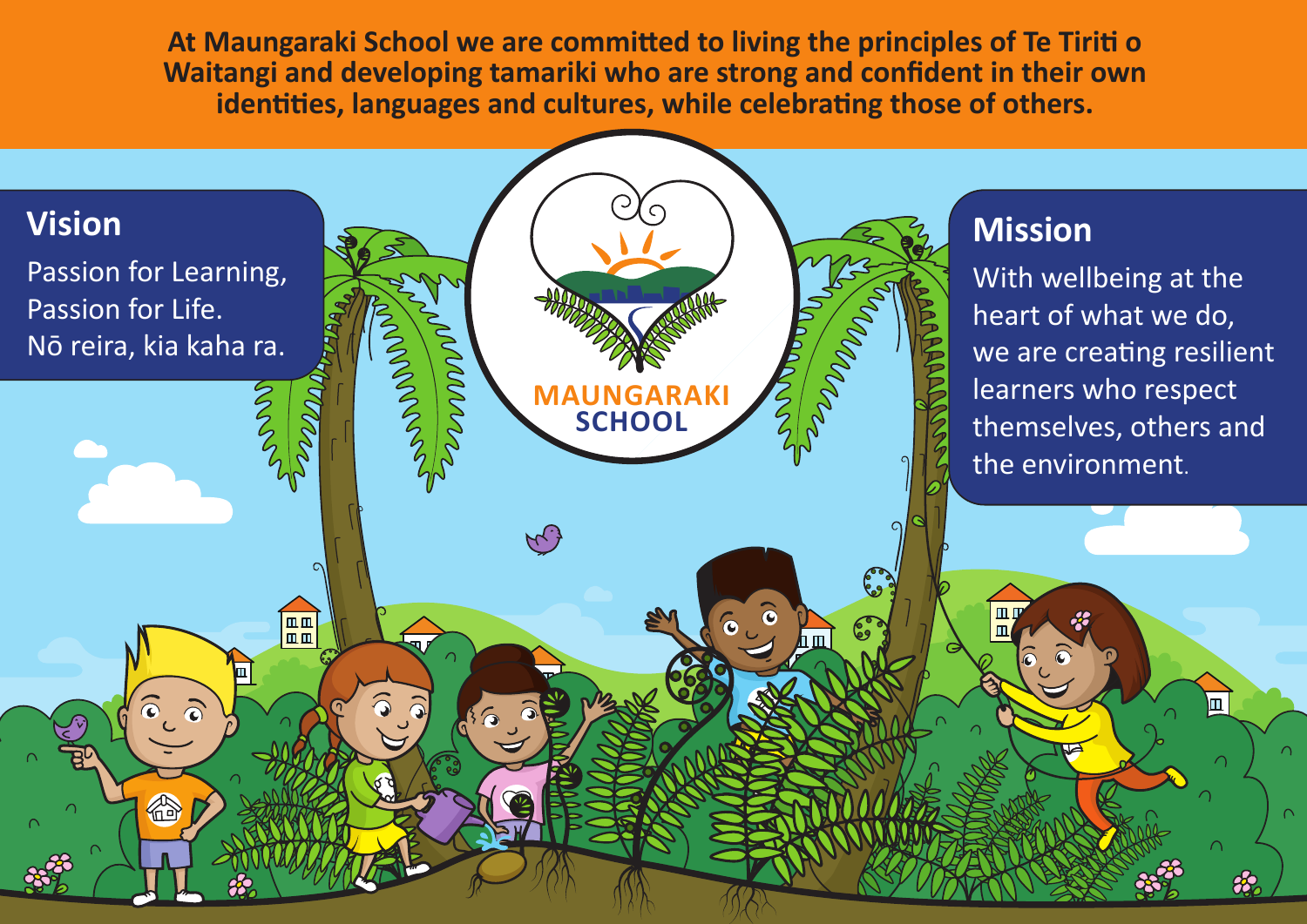

# **HEART Values**

These have been designed alongside the community, the staff and the students of Maungaraki. Our HEART values align directly with the New Zealand Wellbeing Framework.

## **School Structure**

KAKANO

u r

Following the progression of a Fern, from seed to Fern. The Values are further broken down to form progressions of expectations.

**TIPU** 

**KORU** 

**FERN** 

بالك

| <b>HAUORA</b>                                                                                                                         | <b>ENGAGED</b>                                                                                 | <b>ACTIVE</b>                                                                                                   | <b>RELATIONSHIPS</b>                                                                                              | <b>TEAMWORK</b> |
|---------------------------------------------------------------------------------------------------------------------------------------|------------------------------------------------------------------------------------------------|-----------------------------------------------------------------------------------------------------------------|-------------------------------------------------------------------------------------------------------------------|-----------------|
| <b>STRATEGIC AIM 1</b>                                                                                                                | <b>STRATEGIC AIM 2</b>                                                                         | <b>STRATEGIC AIM 3</b>                                                                                          | <b>STRATEGIC AIM 4</b>                                                                                            |                 |
| At Maungaraki School we provide a<br>supportive enviroment that fosters<br>wellbeing for all of our students,<br>community and staff. | At Maungaraki School each<br>student achieves their<br>best in all areas of the<br>curriculum. | At Maungaraki School we<br>are active participants in<br>our learning through a wide<br>range of opportunities. | At Maungaraki School we value and seek to grow<br>relationships as we aspire to be the heart of our<br>community. |                 |